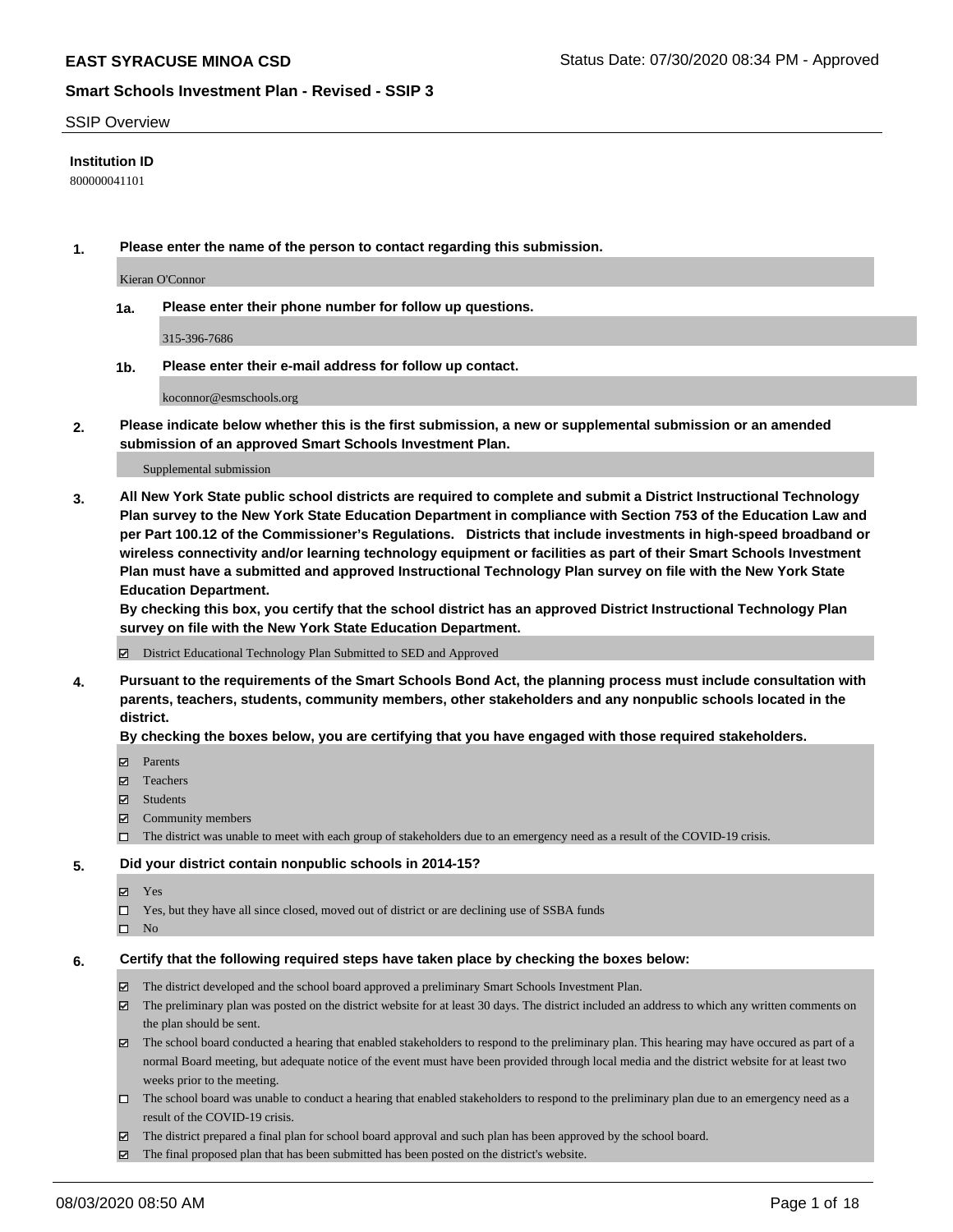SSIP Overview

**6a. Please upload the proposed Smart Schools Investment Plan (SSIP) that was posted on the district's website, along with any supporting materials. Note that this should be different than your recently submitted Educational Technology Survey. The Final SSIP, as approved by the School Board, should also be posted on the website and remain there during the course of the projects contained therein.**

Smart Schools Spending Plan 3 Final Plan BOE Memo and website.pdf

**6b. Enter the webpage address where the final Smart Schools Investment Plan is posted. The Plan should remain posted for the life of the included projects.**

https://www.esmschools.org/districtpage.cfm?pageid=1946

**7. Please enter an estimate of the total number of students and staff that will benefit from this Smart Schools Investment Plan based on the cumulative projects submitted to date.**

3,751

**8. An LEA/School District may partner with one or more other LEA/School Districts to form a consortium to pool Smart Schools Bond Act funds for a project that meets all other Smart School Bond Act requirements. Each school district participating in the consortium will need to file an approved Smart Schools Investment Plan for the project and submit a signed Memorandum of Understanding that sets forth the details of the consortium including the roles of each respective district.**

 $\Box$  The district plans to participate in a consortium to partner with other school district(s) to implement a Smart Schools project.

# **9. Please enter the name and 6-digit SED Code for each LEA/School District participating in the Consortium.**

| Partner LEA/District | <b>ISED BEDS Code</b> |
|----------------------|-----------------------|
| (No Response)        | (No Response)         |

# **10. Please upload a signed Memorandum of Understanding with all of the participating Consortium partners.**

(No Response)

# **11. Your district's Smart Schools Bond Act Allocation is:**

\$2,298,247

#### **12. Final 2014-15 BEDS Enrollment to calculate Nonpublic Sharing Requirement**

|            | l Public Enrollment | Nonpublic Enrollment | Total Enrollment | I Nonpublic Percentage |
|------------|---------------------|----------------------|------------------|------------------------|
| Enrollment | 3,241               | 510                  | 3,751.00         | 13.60                  |

**13. This table compares each category budget total, as entered in that category's page, to the total expenditures listed in the category's expenditure table. Any discrepancies between the two must be resolved before submission.**

|                                          | Sub-Allocations | <b>Expenditure Totals</b> | <b>Difference</b> |
|------------------------------------------|-----------------|---------------------------|-------------------|
| <b>School Connectivity</b>               | 0.00            | 0.00                      | 0.00              |
| Connectivity Projects for<br>Communities | 0.00            | 0.00                      | 0.00              |
| Classroom Technology                     | 825,689.70      | 825,689.70                | 0.00              |
| Pre-Kindergarten Classrooms              | 0.00            | 0.00                      | 0.00              |
| Replace Transportable<br>Classrooms      | 0.00            | 0.00                      | 0.00              |
| <b>High-Tech Security Features</b>       | 0.00            | 0.00                      | 0.00              |
| Nonpublic Loan                           | 46,920.00       | 46,920.00                 | 0.00              |
| Totals:                                  |                 |                           |                   |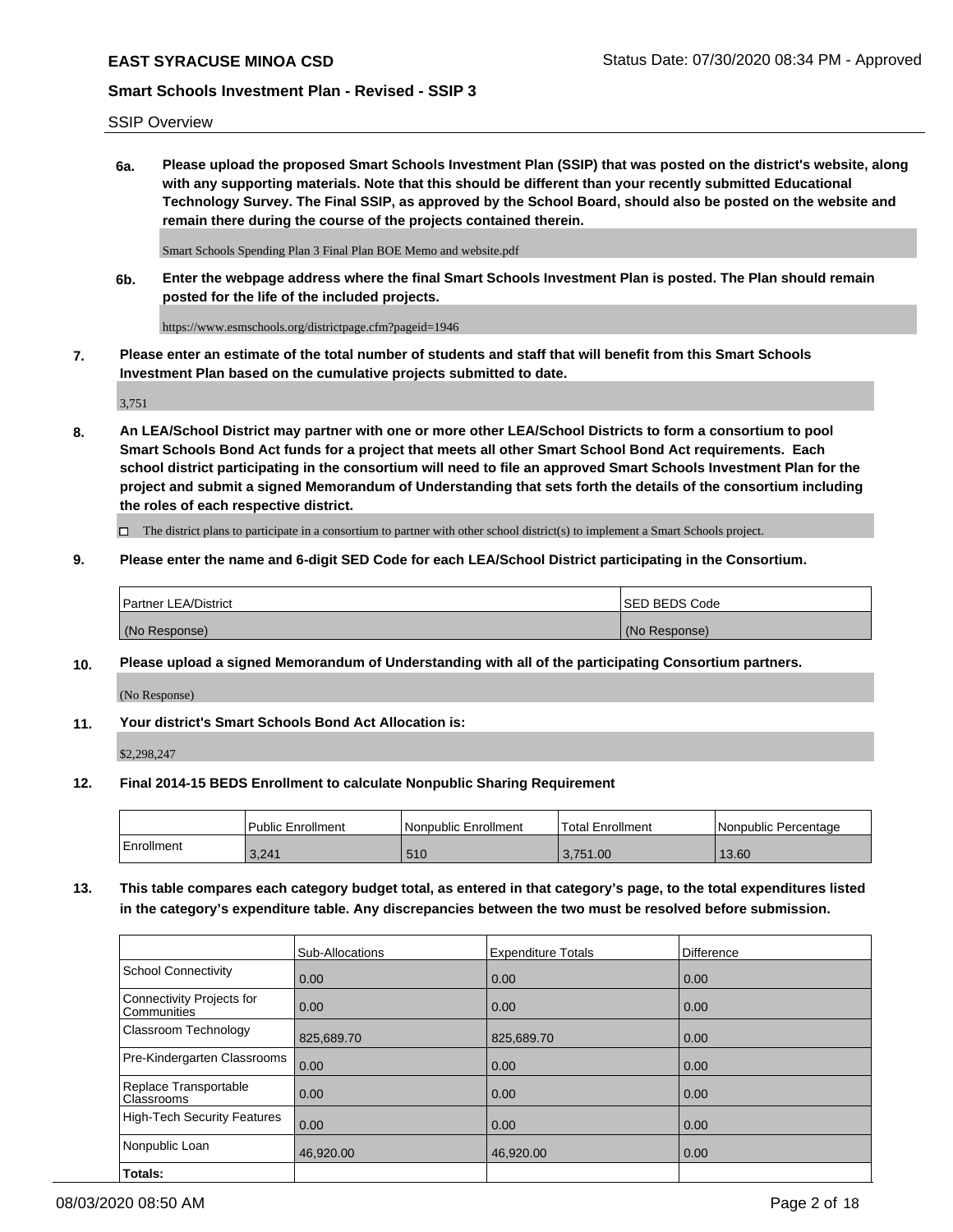SSIP Overview

| 872.610                | 872,610              | C                 |
|------------------------|----------------------|-------------------|
| <b>Sub-Allocations</b> | l Expenditure Totals | <b>Difference</b> |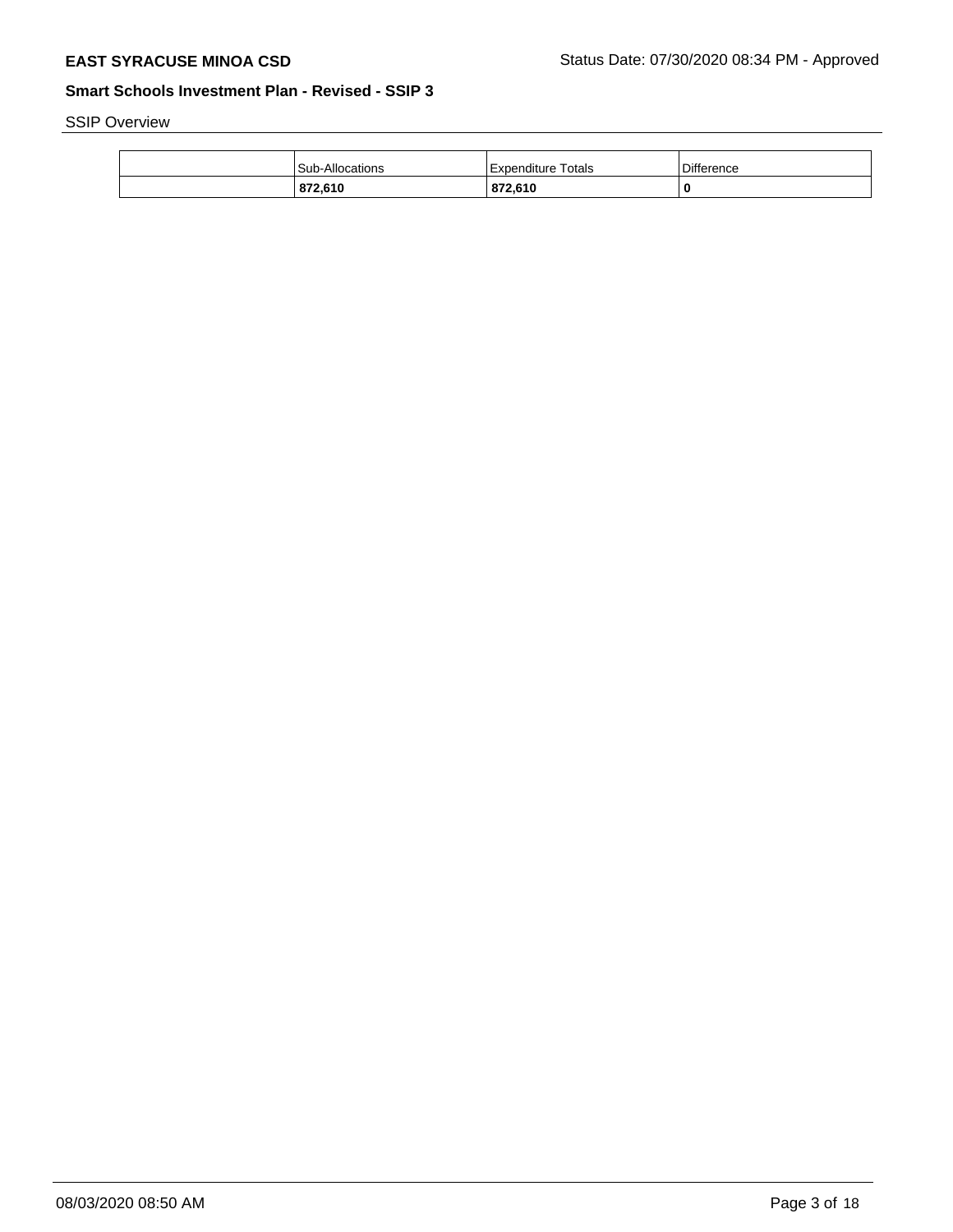School Connectivity

- **1. In order for students and faculty to receive the maximum benefit from the technology made available under the Smart Schools Bond Act, their school buildings must possess sufficient connectivity infrastructure to ensure that devices can be used during the school day. Smart Schools Investment Plans must demonstrate that:**
	- **• sufficient infrastructure that meets the Federal Communications Commission's 100 Mbps per 1,000 students standard currently exists in the buildings where new devices will be deployed, or**
	- **• is a planned use of a portion of Smart Schools Bond Act funds, or**
	- **• is under development through another funding source.**

**Smart Schools Bond Act funds used for technology infrastructure or classroom technology investments must increase the number of school buildings that meet or exceed the minimum speed standard of 100 Mbps per 1,000 students and staff within 12 months. This standard may be met on either a contracted 24/7 firm service or a "burstable" capability. If the standard is met under the burstable criteria, it must be:**

**1. Specifically codified in a service contract with a provider, and**

**2. Guaranteed to be available to all students and devices as needed, particularly during periods of high demand, such as computer-based testing (CBT) periods.**

**Please describe how your district already meets or is planning to meet this standard within 12 months of plan submission.**

(No Response)

**1a. If a district believes that it will be impossible to meet this standard within 12 months, it may apply for a waiver of this requirement, as described on the Smart Schools website. The waiver must be filed and approved by SED prior to submitting this survey.**

 $\Box$  By checking this box, you are certifying that the school district has an approved waiver of this requirement on file with the New York State Education Department.

**2. Connectivity Speed Calculator (Required). If the district currently meets the required speed, enter "Currently Met" in the last box: Expected Date When Required Speed Will be Met.**

|                  | l Number of     | Required Speed | Current Speed in | <b>Expected Speed</b> | <b>Expected Date</b>                |
|------------------|-----------------|----------------|------------------|-----------------------|-------------------------------------|
|                  | <b>Students</b> | l in Mbps      | <b>Mbps</b>      | to be Attained        | When Required                       |
|                  |                 |                |                  |                       | Within 12 Months ISpeed Will be Met |
| Calculated Speed | (No Response)   | 0.00           | (No Response)    | (No Response)         | (No Response)                       |

**3. Describe how you intend to use Smart Schools Bond Act funds for high-speed broadband and/or wireless connectivity projects in school buildings.**

(No Response)

**4. Describe the linkage between the district's District Instructional Technology Plan and how the proposed projects will improve teaching and learning. (There should be a link between your response to this question and your responses to Question 1 in Section IV - NYSED Initiatives Alignment: "Explain how the district use of instructional technology will serve as a part of a comprehensive and sustained effort to support rigorous academic standards attainment and performance improvement for students."** 

**Your answer should also align with your answers to the questions in Section II - Strategic Technology Planning and the associated Action Steps in Section III - Action Plan.)**

(No Response)

**5. If the district wishes to have students and staff access the Internet from wireless devices within the school building, or in close proximity to it, it must first ensure that it has a robust Wi-Fi network in place that has sufficient bandwidth to meet user demand.**

**Please describe how you have quantified this demand and how you plan to meet this demand.**

(No Response)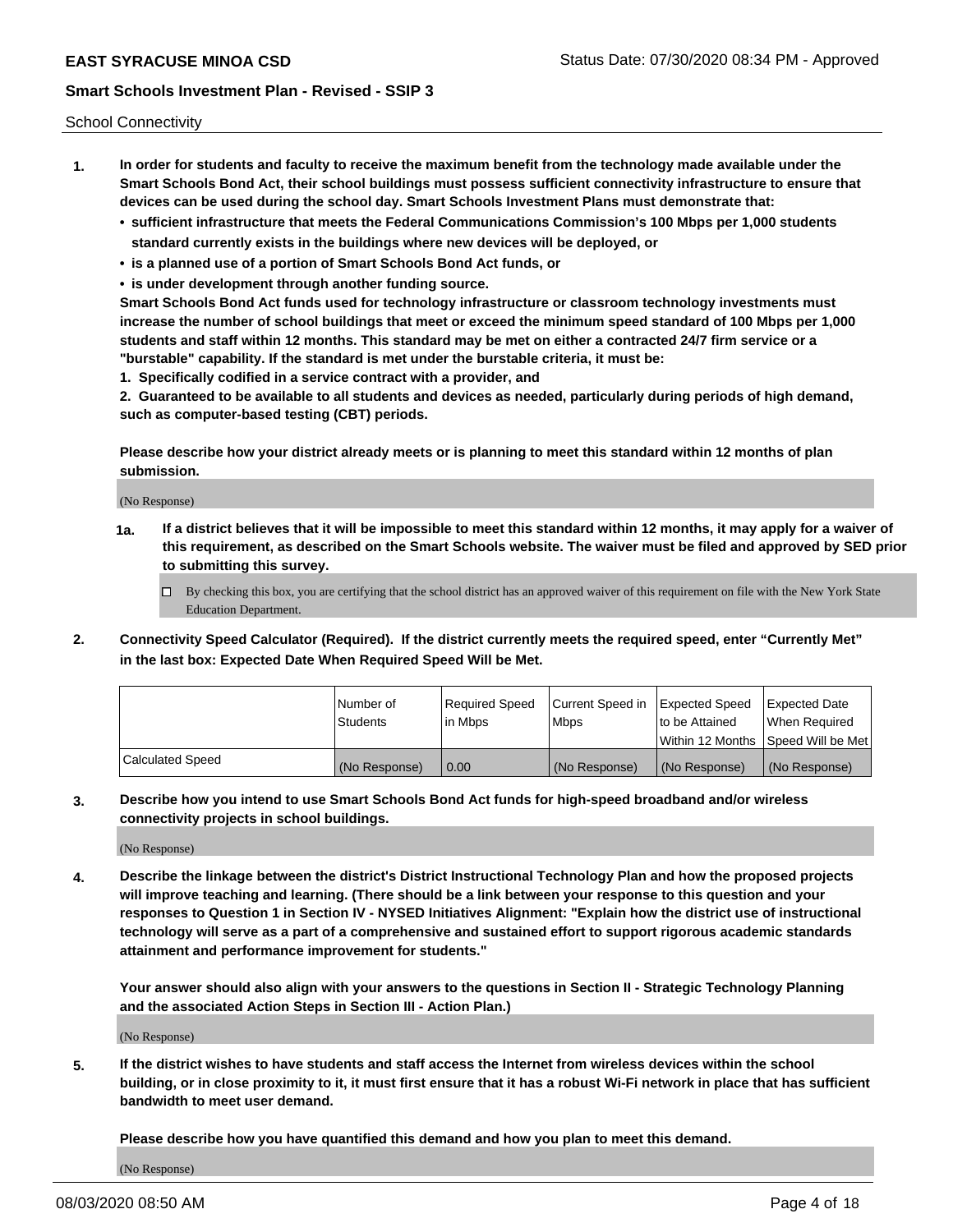School Connectivity

**6. Smart Schools plans with any expenditures in the School Connectivity category require a project number from the Office of Facilities Planning. Districts must submit an SSBA LOI and receive project numbers prior to submitting the SSIP. As indicated on the LOI, some projects may be eligible for a streamlined review and will not require a building permit.**

**Please indicate on a separate row each project number given to you by the Office of Facilities Planning.**

| Project Number |  |
|----------------|--|
| (No Response)  |  |

**7. Certain high-tech security and connectivity infrastructure projects may be eligible for an expedited review process as determined by the Office of Facilities Planning.**

# **Was your project deemed eligible for streamlined review?**

(No Response)

# **8. Include the name and license number of the architect or engineer of record.**

| Name          | License Number |
|---------------|----------------|
| (No Response) | (No Response)  |

### **9. Public Expenditures – Loanable (Counts toward the nonpublic loan calculation)**

| Select the allowable expenditure type.<br>Repeat to add another item under each type. | <b>PUBLIC</b> Items to be<br>l Purchased | Quantity           | Cost Per Item    | <b>Total Cost</b> |
|---------------------------------------------------------------------------------------|------------------------------------------|--------------------|------------------|-------------------|
| (No Response)                                                                         | (No Response)                            | l (No<br>Response) | (No<br>Response) | $\overline{0.00}$ |
|                                                                                       |                                          | O                  | 0.00             |                   |

# **10. Public Expenditures – Non-Loanable (Does not count toward nonpublic loan calculation)**

| Select the allowable expenditure<br>type.<br>Repeat to add another item under<br>each type. | <b>PUBLIC</b> Items to be purchased | Quantity      | Cost per Item | <b>Total Cost</b> |
|---------------------------------------------------------------------------------------------|-------------------------------------|---------------|---------------|-------------------|
| (No Response)                                                                               | (No Response)                       | (No Response) | (No Response) | 0.00              |
|                                                                                             |                                     |               | 0.00          |                   |

#### **11. Final 2014-15 BEDS Enrollment to calculate Nonpublic Sharing Requirement (no changes allowed.)**

|            | Public Enrollment | Nonpublic Enrollment | 'Total Enrollment | l Nonpublic Percentage |
|------------|-------------------|----------------------|-------------------|------------------------|
| Enrollment | 3,241             | 510                  | 3.751.00          | 13.60                  |

## **12. Total Public Budget - Loanable (Counts toward the nonpublic loan calculation)**

|                                                      | Public Allocations | <b>Estimated Nonpublic Loan</b><br>Amount | Estimated Total Sub-Allocations |
|------------------------------------------------------|--------------------|-------------------------------------------|---------------------------------|
| Network/Access Costs                                 | (No Response)      | 0.00                                      | 0.00                            |
| School Internal Connections and<br><b>Components</b> | (No Response)      | 0.00                                      | 0.00                            |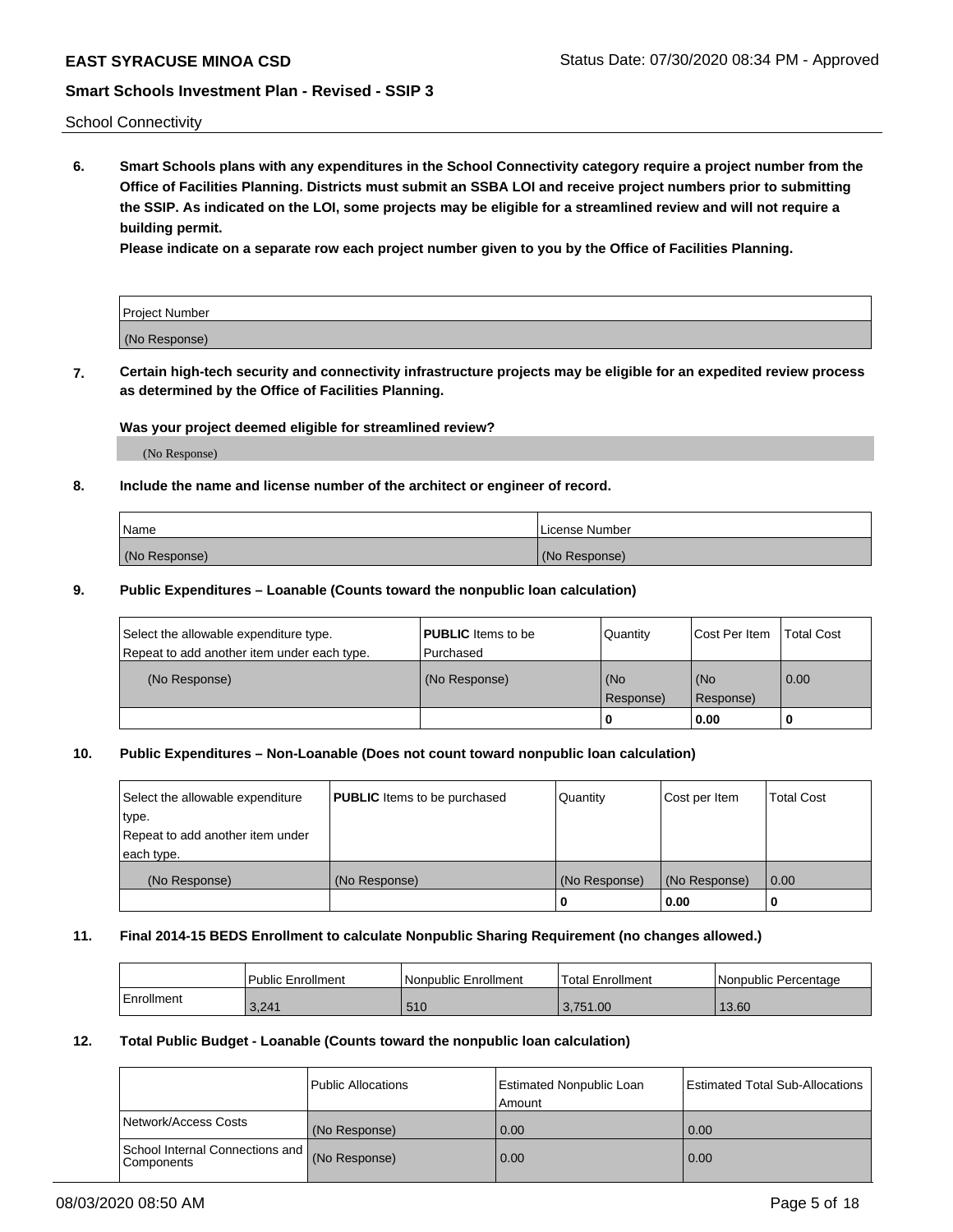School Connectivity

|              | Public Allocations | <b>Estimated Nonpublic Loan</b><br>Amount | <b>Estimated Total Sub-Allocations</b> |
|--------------|--------------------|-------------------------------------------|----------------------------------------|
| <b>Other</b> | (No Response)      | 0.00                                      | 0.00                                   |
| Totals:      | 0.00               |                                           | 0                                      |

# **13. Total Public Budget – Non-Loanable (Does not count toward the nonpublic loan calculation)**

|                                                   | Sub-<br>Allocation |
|---------------------------------------------------|--------------------|
| Network/Access Costs                              | (No Response)      |
| <b>Outside Plant Costs</b>                        | (No Response)      |
| <b>School Internal Connections and Components</b> | (No Response)      |
| Professional Services                             | (No Response)      |
| Testing                                           | (No Response)      |
| <b>Other Upfront Costs</b>                        | (No Response)      |
| <b>Other Costs</b>                                | (No Response)      |
| Totals:                                           | 0.00               |

# **14. School Connectivity Totals**

|                          | Total Sub-Allocations |
|--------------------------|-----------------------|
| Total Loanable Items     | $\overline{0.00}$     |
| Total Non-Ioanable Items | $\overline{0.00}$     |
| Totals:                  |                       |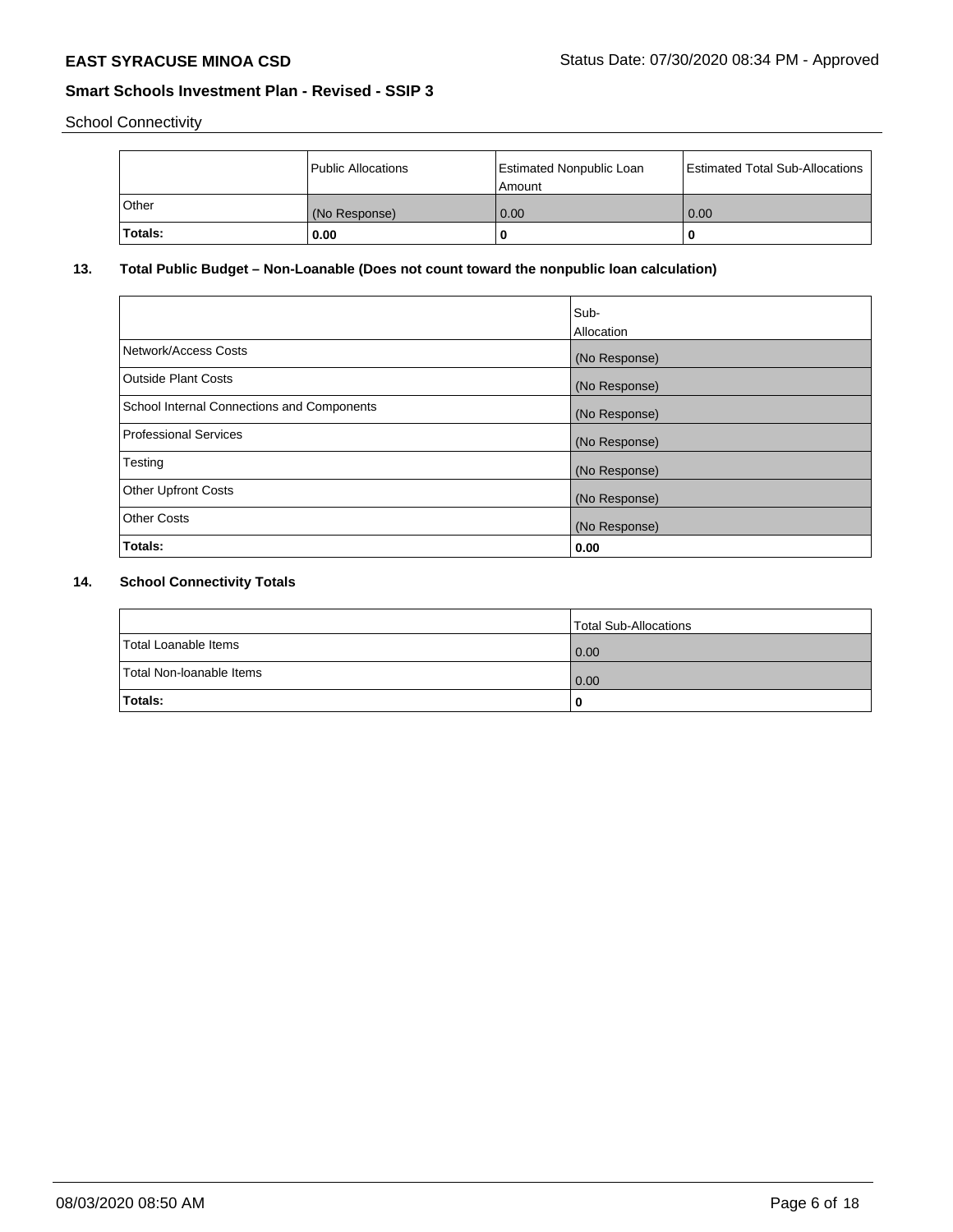Community Connectivity (Broadband and Wireless)

**1. Describe how you intend to use Smart Schools Bond Act funds for high-speed broadband and/or wireless connectivity projects in the community.**

(No Response)

**2. Please describe how the proposed project(s) will promote student achievement and increase student and/or staff access to the Internet in a manner that enhances student learning and/or instruction outside of the school day and/or school building.**

(No Response)

**3. Community connectivity projects must comply with all the necessary local building codes and regulations (building and related permits are not required prior to plan submission).**

 $\Box$  I certify that we will comply with all the necessary local building codes and regulations.

**4. Please describe the physical location of the proposed investment.**

(No Response)

**5. Please provide the initial list of partners participating in the Community Connectivity Broadband Project, along with their Federal Tax Identification (Employer Identification) number.**

| <b>Project Partners</b> | l Federal ID # |
|-------------------------|----------------|
| (No Response)           | (No Response)  |

**6. Please detail the type, quantity, per unit cost and total cost of the eligible items under each sub-category.**

| Select the allowable expenditure | Item to be purchased | Quantity      | Cost per Item | <b>Total Cost</b> |
|----------------------------------|----------------------|---------------|---------------|-------------------|
| type.                            |                      |               |               |                   |
| Repeat to add another item under |                      |               |               |                   |
| each type.                       |                      |               |               |                   |
| (No Response)                    | (No Response)        | (No Response) | (No Response) | 0.00              |
|                                  |                      | o             | 0.00          |                   |

**7. If you are submitting an allocation for Community Connectivity, complete this table.**

**Note that the calculated Total at the bottom of the table must equal the Total allocation for this category that you entered in the SSIP Overview overall budget.**

|                                    | Sub-Allocation |
|------------------------------------|----------------|
| Network/Access Costs               | (No Response)  |
| Outside Plant Costs                | (No Response)  |
| <b>Tower Costs</b>                 | (No Response)  |
| <b>Customer Premises Equipment</b> | (No Response)  |
| <b>Professional Services</b>       | (No Response)  |
| Testing                            | (No Response)  |
| <b>Other Upfront Costs</b>         | (No Response)  |
| <b>Other Costs</b>                 | (No Response)  |
| Totals:                            | 0.00           |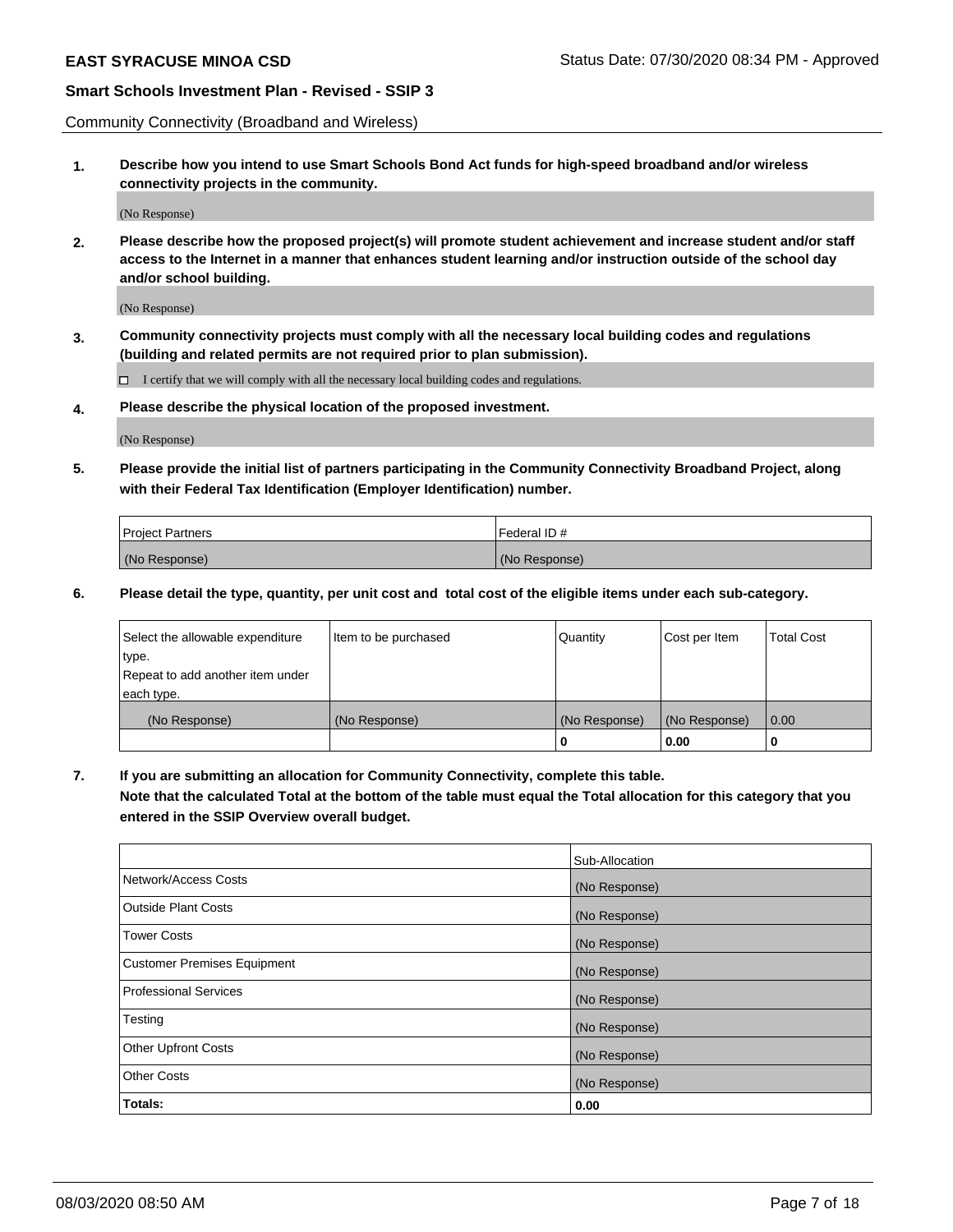### Classroom Learning Technology

**1. In order for students and faculty to receive the maximum benefit from the technology made available under the Smart Schools Bond Act, their school buildings must possess sufficient connectivity infrastructure to ensure that devices can be used during the school day. Smart Schools Investment Plans must demonstrate that sufficient infrastructure that meets the Federal Communications Commission's 100 Mbps per 1,000 students standard currently exists in the buildings where new devices will be deployed, or is a planned use of a portion of Smart Schools Bond Act funds, or is under development through another funding source. Smart Schools Bond Act funds used for technology infrastructure or classroom technology investments must increase the number of school buildings that meet or exceed the minimum speed standard of 100 Mbps per 1,000 students and staff within 12 months. This standard may be met on either a contracted 24/7 firm service or a "burstable" capability. If the standard is met under the burstable criteria, it must be:**

**1. Specifically codified in a service contract with a provider, and**

**2. Guaranteed to be available to all students and devices as needed, particularly during periods of high demand, such as computer-based testing (CBT) periods.**

**Please describe how your district already meets or is planning to meet this standard within 12 months of plan submission.**

We currently have 2,000 mbps of bandwidth for our district and have had for over a year. We have 3,231 students which calculates to 619 mbps per 1,000 students.

- **1a. If a district believes that it will be impossible to meet this standard within 12 months, it may apply for a waiver of this requirement, as described on the Smart Schools website. The waiver must be filed and approved by SED prior to submitting this survey.**
	- By checking this box, you are certifying that the school district has an approved waiver of this requirement on file with the New York State Education Department.
- **2. Connectivity Speed Calculator (Required). If the district currently meets the required speed, enter "Currently Met" in the last box: Expected Date When Required Speed Will be Met.**

|                  | INumber of<br><b>Students</b> | Required Speed<br>l in Mbps | Current Speed in Expected Speed<br>l Mbps | Ito be Attained | Expected Date<br>When Required<br>Within 12 Months Speed Will be Met |
|------------------|-------------------------------|-----------------------------|-------------------------------------------|-----------------|----------------------------------------------------------------------|
| Calculated Speed | 3.241                         | 324.10                      | 2000                                      | 2000            | already done                                                         |

**3. If the district wishes to have students and staff access the Internet from wireless devices within the school building, or in close proximity to it, it must first ensure that it has a robust Wi-Fi network in place that has sufficient bandwidth to meet user demand.**

**Please describe how you have quantified this demand and how you plan to meet this demand.**

We have wireless access in all spaces in our schools. Each classroom has its own access point, as do common areas like cafeterias, auditoriums and libraries.

Our wireless network is only 4 years old and has a 1 gigabit connection from each access point to the data closet. In addition we have two separate 1 gig connections to the internet and to date have not had slowdowns at high use times, including during computer based testing.

**4. All New York State public school districts are required to complete and submit an Instructional Technology Plan survey to the New York State Education Department in compliance with Section 753 of the Education Law and per Part 100.12 of the Commissioner's Regulations.**

**Districts that include educational technology purchases as part of their Smart Schools Investment Plan must have a submitted and approved Instructional Technology Plan survey on file with the New York State Education Department.**

By checking this box, you are certifying that the school district has an approved Instructional Technology Plan survey on file with the New York State Education Department.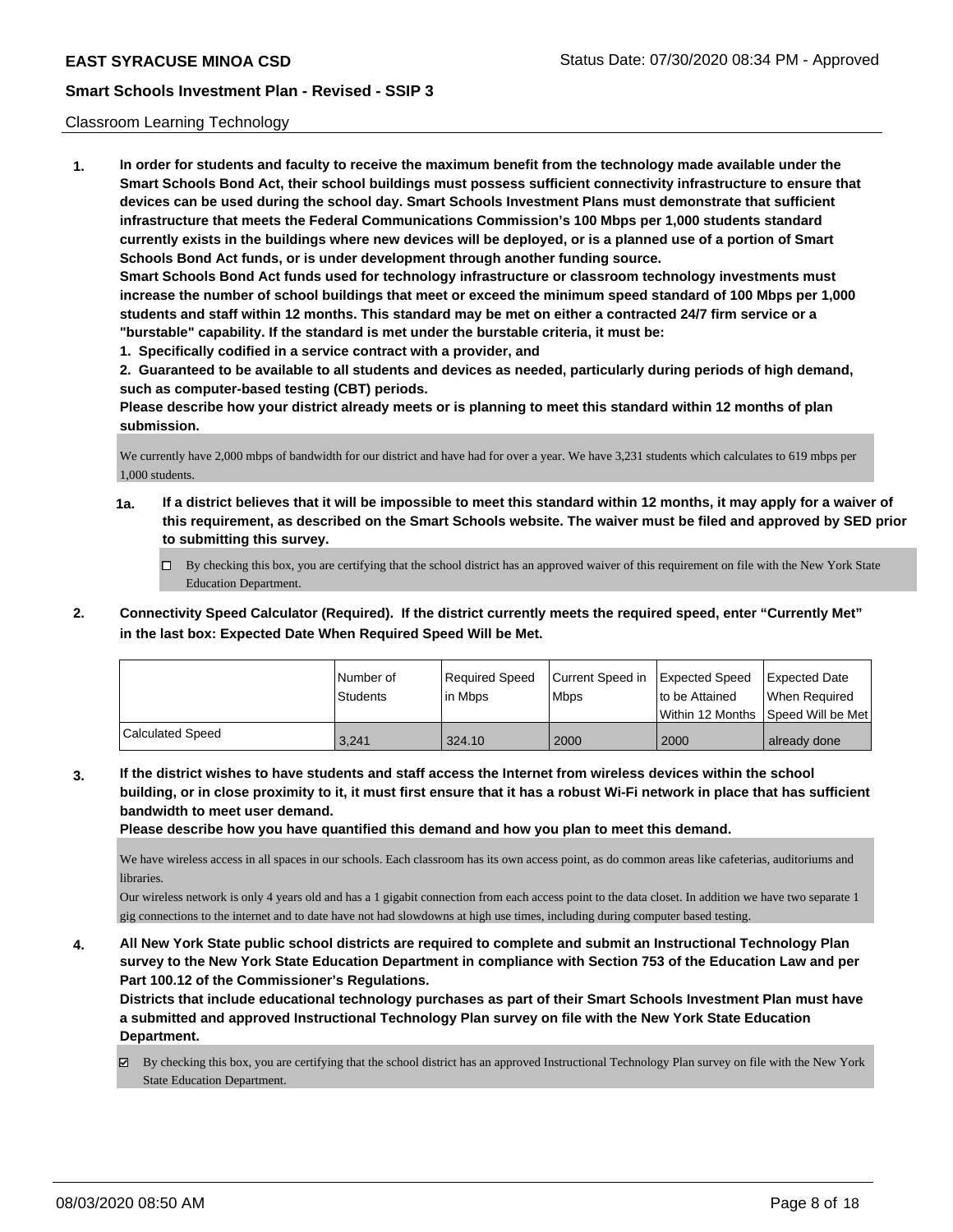### Classroom Learning Technology

**5. Describe the devices you intend to purchase and their compatibility with existing or planned platforms or systems. Specifically address the adequacy of each facility's electrical, HVAC and other infrastructure necessary to install and support the operation of the planned technology.**

We plan on purchasing Chromebooks as part of this plan. These Chromebooks will be deployed to classrooms. In each classroomwe have sufficient charging stations to charge a class set of chromebooks. We know we have sufficient power in all locations since the proposed purchase is a replacement of an existing class set of Chromebooks.

We have had no issues with regard to HVAC capacity to date so we feel we have sufficient capacity.

### **6. Describe how the proposed technology purchases will:**

- **> enhance differentiated instruction;**
- **> expand student learning inside and outside the classroom;**
- **> benefit students with disabilities and English language learners; and**
- **> contribute to the reduction of other learning gaps that have been identified within the district.**

**The expectation is that districts will place a priority on addressing the needs of students who struggle to succeed in a rigorous curriculum. Responses in this section should specifically address this concern and align with the district's Instructional Technology Plan (in particular Question 2 of E. Curriculum and Instruction: "Does the district's instructional technology plan address the needs of students with disabilities to ensure equitable access to instruction, materials and assessments?" and Question 3 of the same section: "Does the district's instructional technology plan address the provision of assistive technology specifically for students with disabilities to ensure access to and participation in the general curriculum?")**

**In addition, describe how the district ensures equitable access to instruction, materials and assessments and participation in the general curriculum for both SWD and English Language Learners/Multilingual Learners (ELL/MLL) students.**

The East Syracuse Minoa Central School District's shared vision is to prepare our students to excel in a complex, interconnected, changing world. As we continue our journey, we recognize the major shifts of the past five decades from an industrial economy to a knowledge-information age to a technological-digital world. As we reflect on these transitions in the history of our country and our world, we embrace the transformation needed in our educational system to support learning through the integration of technology that will stimulate inquiry, critical thinking, problem-solving, collaboration, communication, creativity and innovation in our classrooms. Our focus is on learning and the importance of technology integration, and about what ESM students and staff will do with technology to deepen and demonstrate their learning as well as collaborate with others and present their learning as global citizens. Collectively, we seek to empower both students and staff by providing the necessary resources and guidance as we continue to strengthen teaching to continuously improve student learning. Our students and staff have embraced the digital age, which is demonstrated in Pre-K-12 classrooms across the District, as students use technology, not simply for the sake of using it, but to extend and enhance their learning. We believe that technology can enhance our ability to differentiate instruction. By way of an example, our teachers are able to do pre and post assessments so that they can adjust their learning targets both before and after they teach. The availability of technology also means that student resources and assignments can be differentiated based on individual learning targets. Before technology and a 1 to 1 environment, that type of differentiation was possible, but much more difficult and time consuming to implement. Differentiation is also achieved through apps that adjust the level of complexity while keeping the content the same. Students with disabilities as well as ELL/MLL students benefit as well since technology brings in resources for teachers that would not normally be available.

A Chromebook implementation will also help us expand student learning inside and outside the classroom. In a 1 to 1 environment, we find that students now work anywhere within the school. They carry a Chromebook with them to music, art, library, physical education and other classes. Learning is not limited to a computer lab as it used to be. Students have at their fingertips a tool to collaborate, create and communicate. The proposed technology purchase will also benefit students with disabilities and ELL/MLL students. For example, students with disabilities or ELL/MLLs might learn how to make an activity accessible or translated through technology: either via alternative sites and applications, extensions, or settings. Students with disabilities and ELL/MLLs use speech-to-text, screen readers, websites in other languages and other tools to complete a writing task on the computer. When classmates are expected to complete a written document, students with disabilities or ELL/MLLs might use technology to create a video or alternative presentation. Students with alternative communication needs might access apps and sites online which allow them to share ideas and be a part of the discussion. Students with disabilities as well as ELL/MLLs demonstrate their understanding of instructional concepts in unique or different ways by being taught (and given access to) alternative sites and apps.

Finally, we believe that this proposed purchase will contribute to the reduction of other learning gaps in our district. We use multiple online tools to diagnose and assess student progress. Tools such as iReady, Pearson Investigations, Read and Write, Flocabulary as well as many other tools allow us to find where students need support, and for us to then create differentiated learning plans to remove those gaps, whether for general education, students with disabilities, or ELL/MLLs. The 1 to 1 environment truly makes it possible to focus on students individually.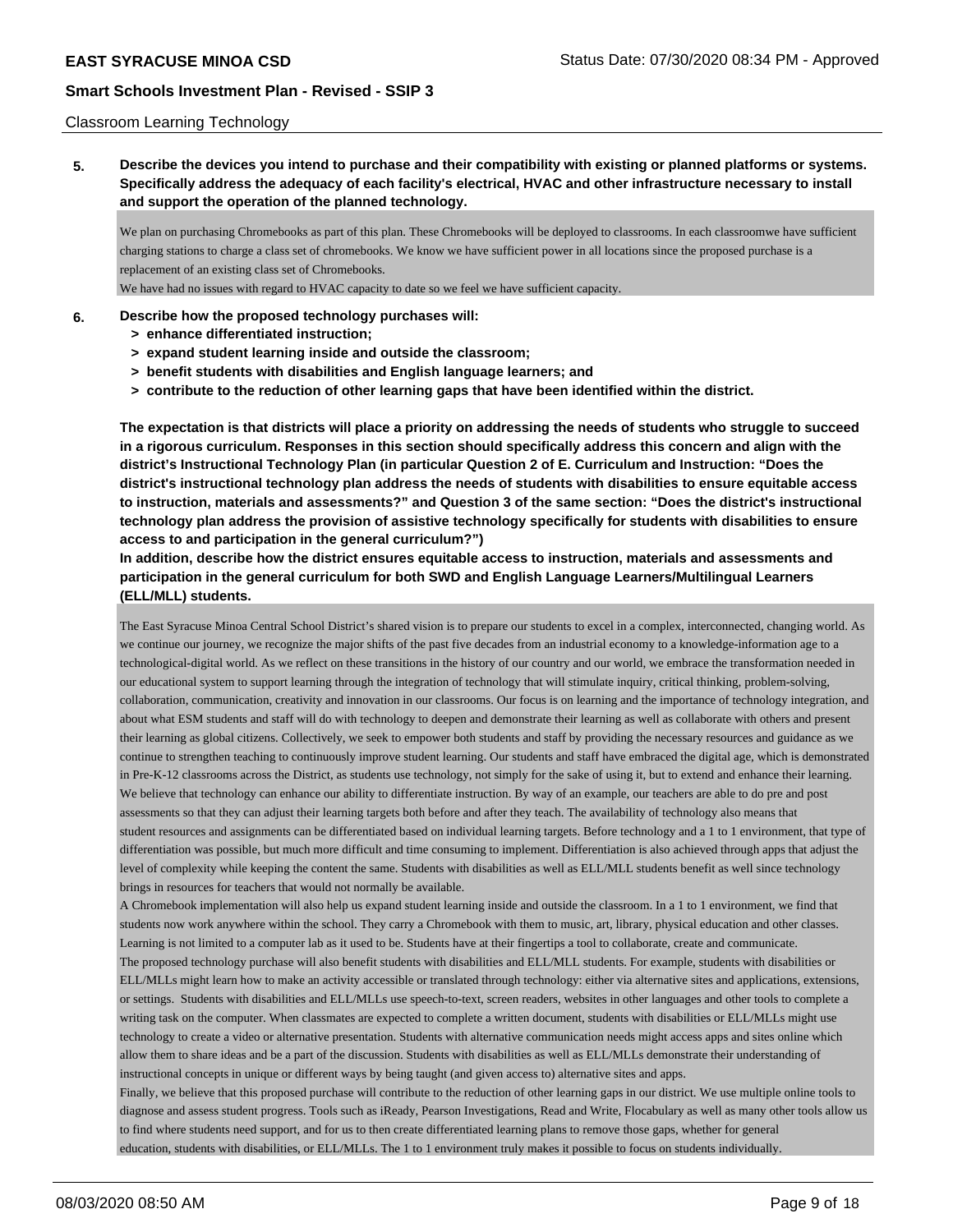### Classroom Learning Technology

# **7. Where appropriate, describe how the proposed technology purchases will enhance ongoing communication with parents and other stakeholders and help the district facilitate technology-based regional partnerships, including distance learning and other efforts.**

Providing Chromebooks to our students means that students can collaborate both in and out of schools for example:

1) Students can publish their work and share it with their parents, grandparents and other community members.

2) Students can (and have) used technology to communicate with outside experts in alignment with their curriculum. We have successfully used distance learning to communicate with experts from NASA, noted authors and scientists across the globe.

3) This chromebook purchase will help students and staff communicate and collaborate with students and staff in other schools. We have successfully had virtual field trip with regional schools to share experiences, learning projects and other collaborations.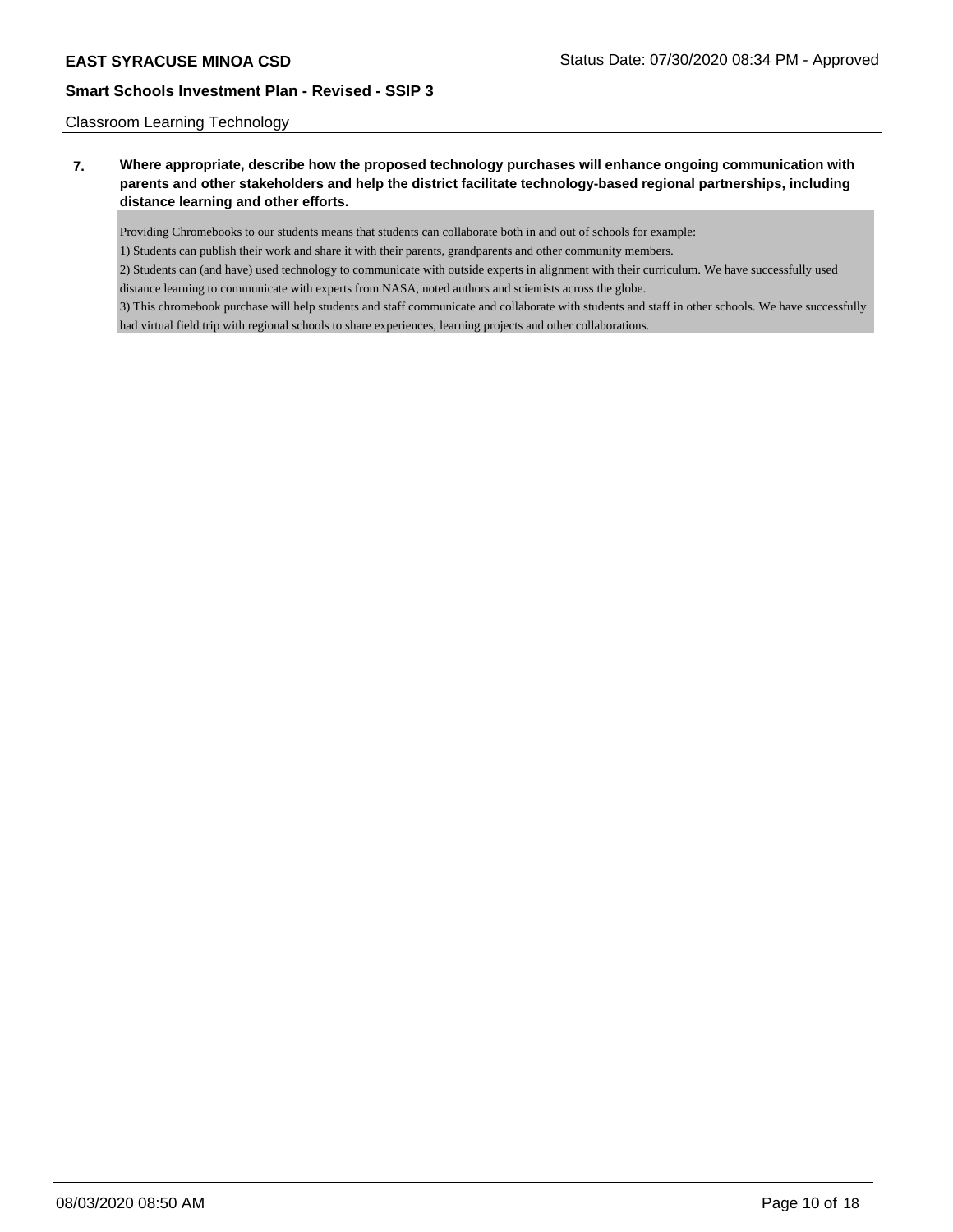#### Classroom Learning Technology

**8. Describe the district's plan to provide professional development to ensure that administrators, teachers and staff can employ the technology purchased to enhance instruction successfully.**

**Note: This response should be aligned and expanded upon in accordance with your district's response to Question 1 of F. Professional Development of your Instructional Technology Plan: "Please provide a summary of professional development offered to teachers and staff, for the time period covered by this plan, to support technology to enhance teaching and learning. Please include topics, audience and method of delivery within your summary."**

The ESM School district has provided and will continue to provide ongoing technology professional development. We provide PD in the summer with focused classes where staff sign up for topics of interest. On Superintendent conference days we provide classes that align with building and/or curricular needs.

In addition to the above, we have 2.6 FTE teachers on special assignment who work directly with teachers to help them integrate technology in their classrooms. Out teachers on special assignment might model teach a class, provide feedback or help with lesson planning. The support hey provide is dependent on the teacher's needs. Part of their support is also to highlight and help teachers plan for how they will integrate technology with special education students as well as English language learners

Professional Development (PD) helps teachers continually strengthen their practice to better meet the learning needs of all students. We are committed to providing multiple options for staff to gain the skills and competencies they need to design, implement and assess learning experiences to engage students and improve learning. The traditional classroom based model of professional development continues to be valuable, but there are many other models that work as well. Flipped PD, webinars, document based learning, mentoring, among others, all provide options for different kinds of learners. In addition, we will continue to focus on the "SAMR" model of technology integration created by Dr. Ruben Puentedura. SAMR stands for:

- Substitution--technology acts as a direct tool substitute, with no functional change
- Augmentation--technology acts as a direct tool substitute, with functional improvement
- Modification--technology allows for significant task redesign
- Redefinition--technology allows for creation of new tasks previously inconceivable

Action Steps:

1) Focus on the "SAMR" model for highly effective technology integration professional learning. Develop differentiated professional learning offerings for technology integration and align it with professional learning plans and budget. Tasks for this action step include:

- Work with staff to help them assess their technology use along the SAMR continuum
- In all PL offerings, help staff plan technology integration that focuses on "modification" and "redefinition"
- Focus on the needs of Special Education and English-language learners as their needs may differ
- 2) Implement PD aligned with priorities in the ESM Strategic plan, this plan and ISTE Standards for Teachers and Administrators.

Detail: As part of the overall ESM Professional Development Plan, we will offer professional learning opportunities that align with individual needs of teachers and administrators and the priorities of the technology plan. We will offer professional learning opportunities through:

- Job-embedded modeling and support Informal Peer Mentoring
- Peer sharing New teacher induction
- In-person workshops Superintendent's conference days
- Flipped workshops Learning Clubs
- Webinars PLCs
- In-person small group settings Summer PL Workshops
- Web-based resource collections Summer Leadership Institute for Administrators
- Model teaching by Instructional Technology Integration Specialists Pre-K-12 Administrative Meetings
- BOCES offerings Building staff meetings

 3) All School Improvement Plans (SIPs) will include technology integration goals as part of their SIP for the year, utilizing the SAMR model and including the needs of Special Education students, as well as English-Language Learners.

Tasks include

• Reinforcing the SAMR model with all staff and and District Leadership

• Including technology integration goals in school improvement plans

- **9. Districts must contact one of the SUNY/CUNY teacher preparation programs listed on the document on the left side of the page that supplies the largest number of the district's new teachers to request advice on innovative uses and best practices at the intersection of pedagogy and educational technology.**
	- By checking this box, you certify that you have contacted the SUNY/CUNY teacher preparation program that supplies the largest number of your new teachers to request advice on these issues.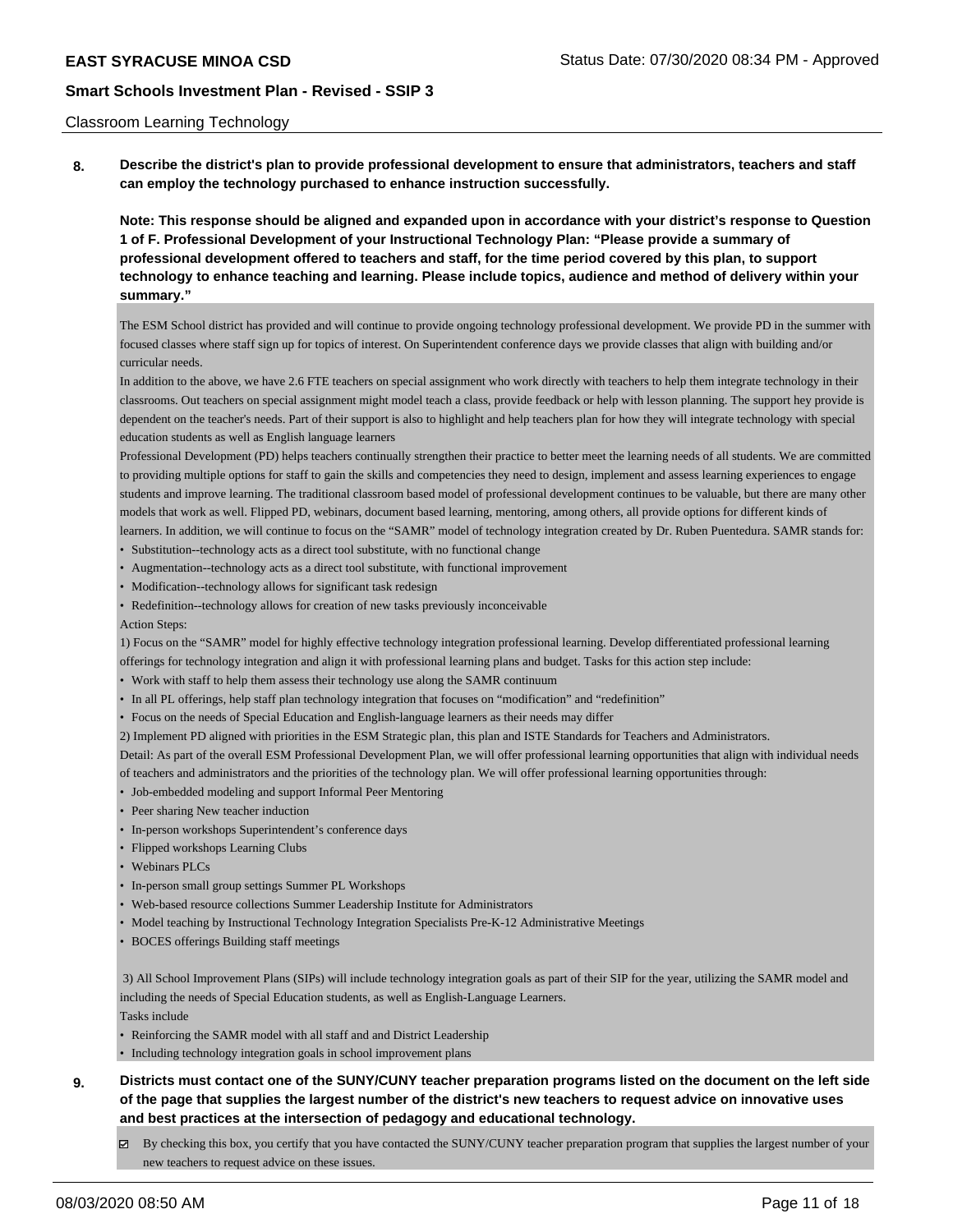Classroom Learning Technology

**9a. Please enter the name of the SUNY or CUNY Institution that you contacted.**

SUNY Cortland

**9b. Enter the primary Institution phone number.**

607-753-5433

**9c. Enter the name of the contact person with whom you consulted and/or will be collaborating with on innovative uses of technology and best practices.**

Dr. Andrea Lachance

**10. To ensure the sustainability of technology purchases made with Smart Schools funds, districts must demonstrate a long-term plan to maintain and replace technology purchases supported by Smart Schools Bond Act funds. This sustainability plan shall demonstrate a district's capacity to support recurring costs of use that are ineligible for Smart Schools Bond Act funding such as device maintenance, technical support, Internet and wireless fees, maintenance of hotspots, staff professional development, building maintenance and the replacement of incidental items. Further, such a sustainability plan shall include a long-term plan for the replacement of purchased devices and equipment at the end of their useful life with other funding sources.**

By checking this box, you certify that the district has a sustainability plan as described above.

**11. Districts must ensure that devices purchased with Smart Schools Bond funds will be distributed, prepared for use, maintained and supported appropriately. Districts must maintain detailed device inventories in accordance with generally accepted accounting principles.**

 $\boxtimes$  By checking this box, you certify that the district has a distribution and inventory management plan and system in place.

**12. Please detail the type, quantity, per unit cost and total cost of the eligible items under each sub-category.**

| Select the allowable expenditure<br>type.<br>Repeat to add another item under<br>each type. | Iltem to be Purchased | Quantity | Cost per Item | <b>Total Cost</b> |
|---------------------------------------------------------------------------------------------|-----------------------|----------|---------------|-------------------|
| <b>Laptop Computers</b>                                                                     | <b>HP Chromebooks</b> | 2.970    | 278.01        | 825,689.70        |
|                                                                                             |                       | 2,970    | 278.01        | 825,690           |

#### **13. Final 2014-15 BEDS Enrollment to calculate Nonpublic Sharing Requirement (no changes allowed.)**

|            | l Public Enrollment | Nonpublic Enrollment | <b>Total Enrollment</b> | Nonpublic<br>l Percentage |
|------------|---------------------|----------------------|-------------------------|---------------------------|
| Enrollment | 3,241               | 510                  | 3,751.00                | 13.60                     |

#### **14. If you are submitting an allocation for Classroom Learning Technology complete this table.**

|                         | Public School Sub-Allocation | <b>Estimated Nonpublic Loan</b><br>Amount<br>(Based on Percentage Above) | Estimated Total Public and<br>Nonpublic Sub-Allocation |
|-------------------------|------------------------------|--------------------------------------------------------------------------|--------------------------------------------------------|
| Interactive Whiteboards | 0.00                         | 0.00                                                                     | 0.00                                                   |
| Computer Servers        | 0.00                         | 0.00                                                                     | 0.00                                                   |
| Desktop Computers       | 0.00                         | 0.00                                                                     | 0.00                                                   |
| <b>Laptop Computers</b> | 825,689.70                   | 46,920.00                                                                | 872,609.70                                             |
| <b>Tablet Computers</b> | (No Response)                | 0.00                                                                     | 0.00                                                   |
| <b>Other Costs</b>      | 0.00                         | 0.00                                                                     | 0.00                                                   |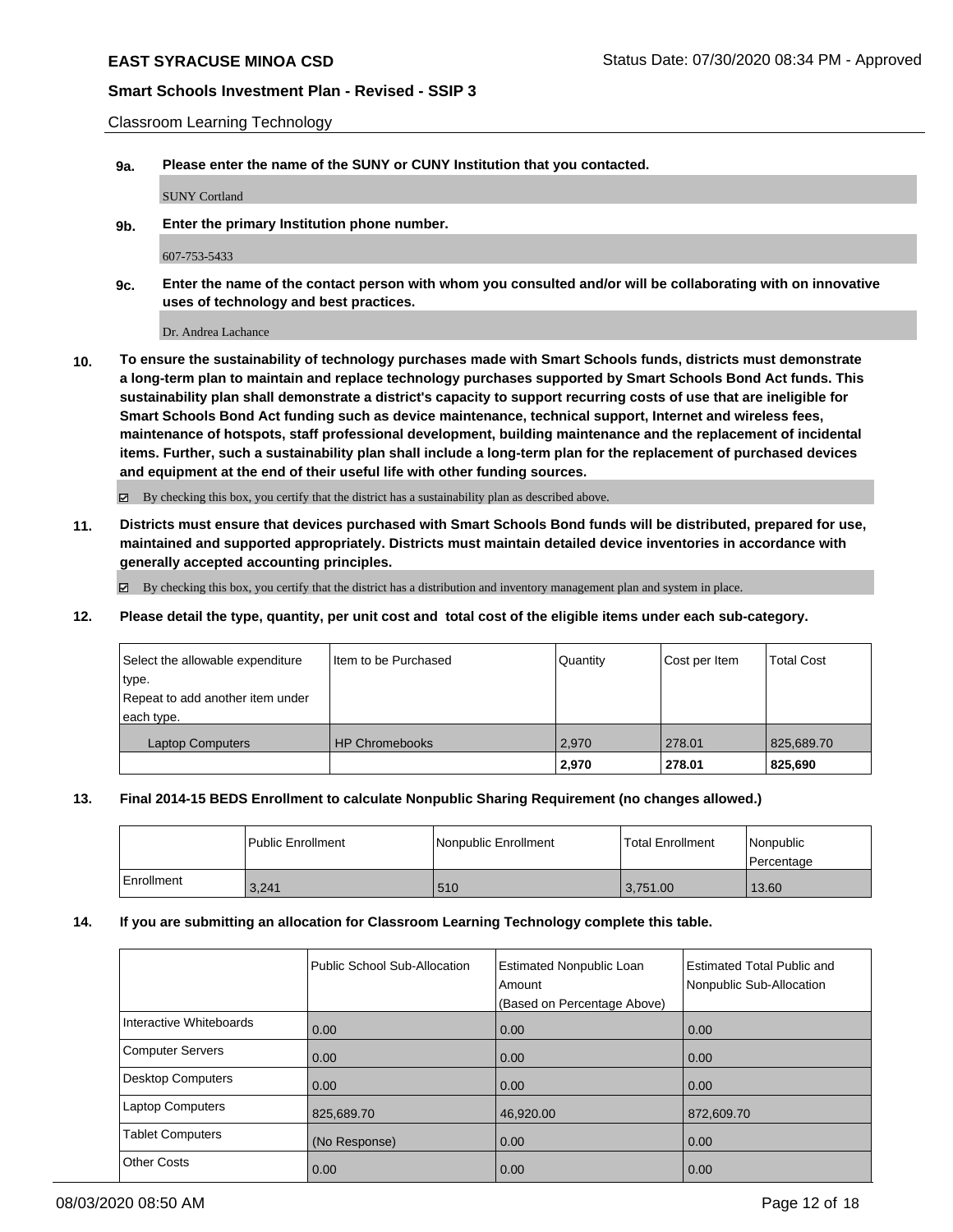Classroom Learning Technology

|         | Public School Sub-Allocation | <b>Estimated Nonpublic Loan</b><br>l Amount<br>(Based on Percentage Above) | Estimated Total Public and<br>Nonpublic Sub-Allocation |
|---------|------------------------------|----------------------------------------------------------------------------|--------------------------------------------------------|
| Totals: | 825.689.70                   | 46.920                                                                     | 872.610                                                |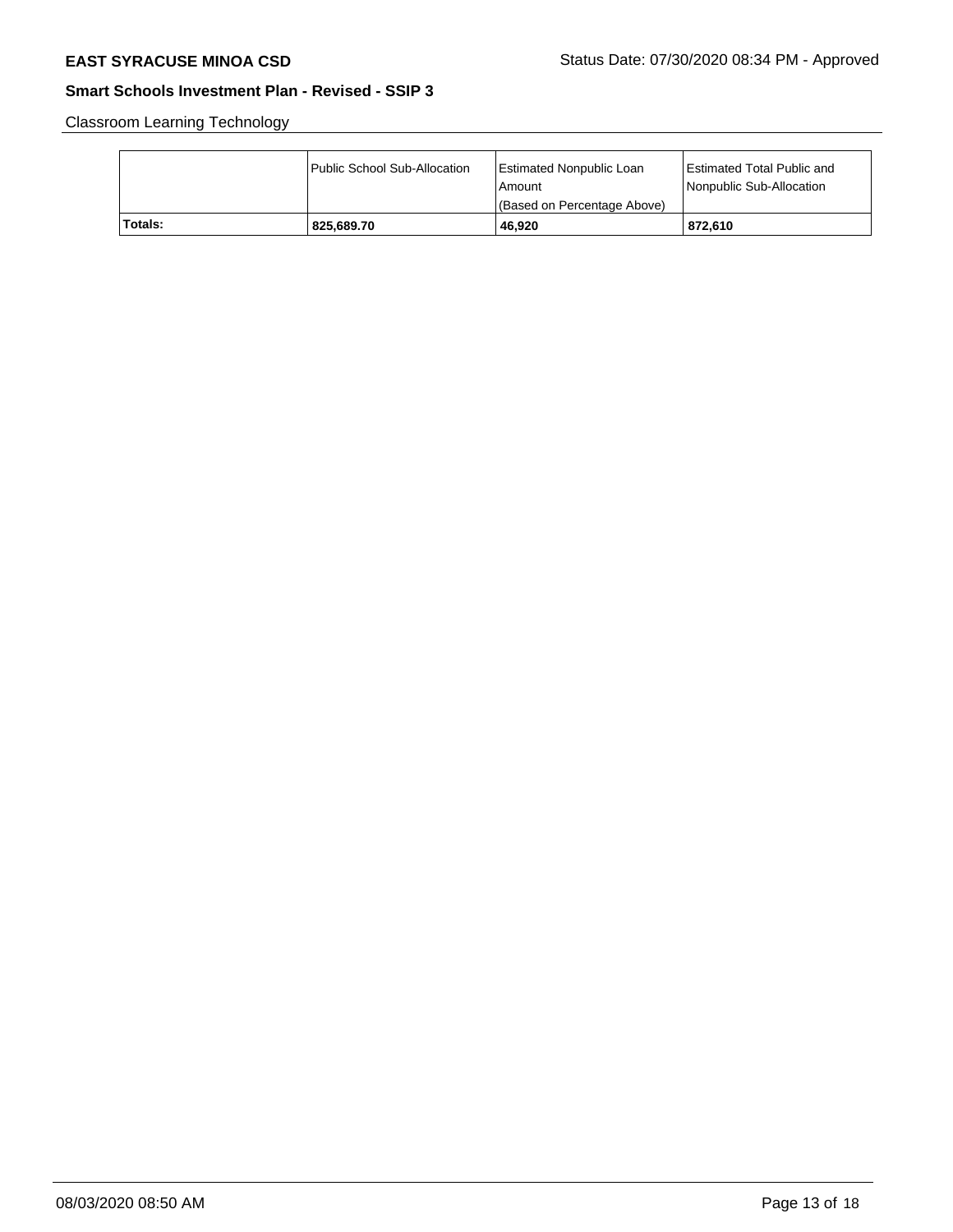### Pre-Kindergarten Classrooms

**1. Provide information regarding how and where the district is currently serving pre-kindergarten students and justify the need for additional space with enrollment projections over 3 years.**

(No Response)

- **2. Describe the district's plan to construct, enhance or modernize education facilities to accommodate prekindergarten programs. Such plans must include:**
	- **Specific descriptions of what the district intends to do to each space;**
	- **An affirmation that new pre-kindergarten classrooms will contain a minimum of 900 square feet per classroom;**
	- **The number of classrooms involved;**
	- **The approximate construction costs per classroom; and**
	- **Confirmation that the space is district-owned or has a long-term lease that exceeds the probable useful life of the improvements.**

(No Response)

**3. Smart Schools Bond Act funds may only be used for capital construction costs. Describe the type and amount of additional funds that will be required to support ineligible ongoing costs (e.g. instruction, supplies) associated with any additional pre-kindergarten classrooms that the district plans to add.**

(No Response)

**4. All plans and specifications for the erection, repair, enlargement or remodeling of school buildings in any public school district in the State must be reviewed and approved by the Commissioner. Districts that plan capital projects using their Smart Schools Bond Act funds will undergo a Preliminary Review Process by the Office of Facilities Planning.**

**Please indicate on a separate row each project number given to you by the Office of Facilities Planning.**

| Project Number |  |
|----------------|--|
| (No Response)  |  |
|                |  |

**5. Please detail the type, quantity, per unit cost and total cost of the eligible items under each sub-category.**

| Select the allowable expenditure | Item to be purchased | Quantity      | Cost per Item | <b>Total Cost</b> |
|----------------------------------|----------------------|---------------|---------------|-------------------|
| type.                            |                      |               |               |                   |
| Repeat to add another item under |                      |               |               |                   |
| each type.                       |                      |               |               |                   |
| (No Response)                    | (No Response)        | (No Response) | (No Response) | 0.00              |
|                                  |                      | U             | 0.00          |                   |

**6. If you have made an allocation for Pre-Kindergarten Classrooms, complete this table. Note that the calculated Total at the bottom of the table must equal the Total allocation for this category that you entered in the SSIP Overview overall budget.**

|                                          | Sub-Allocation |
|------------------------------------------|----------------|
| Construct Pre-K Classrooms               | (No Response)  |
| Enhance/Modernize Educational Facilities | (No Response)  |
| <b>Other Costs</b>                       | (No Response)  |
| <b>Totals:</b>                           | 0.00           |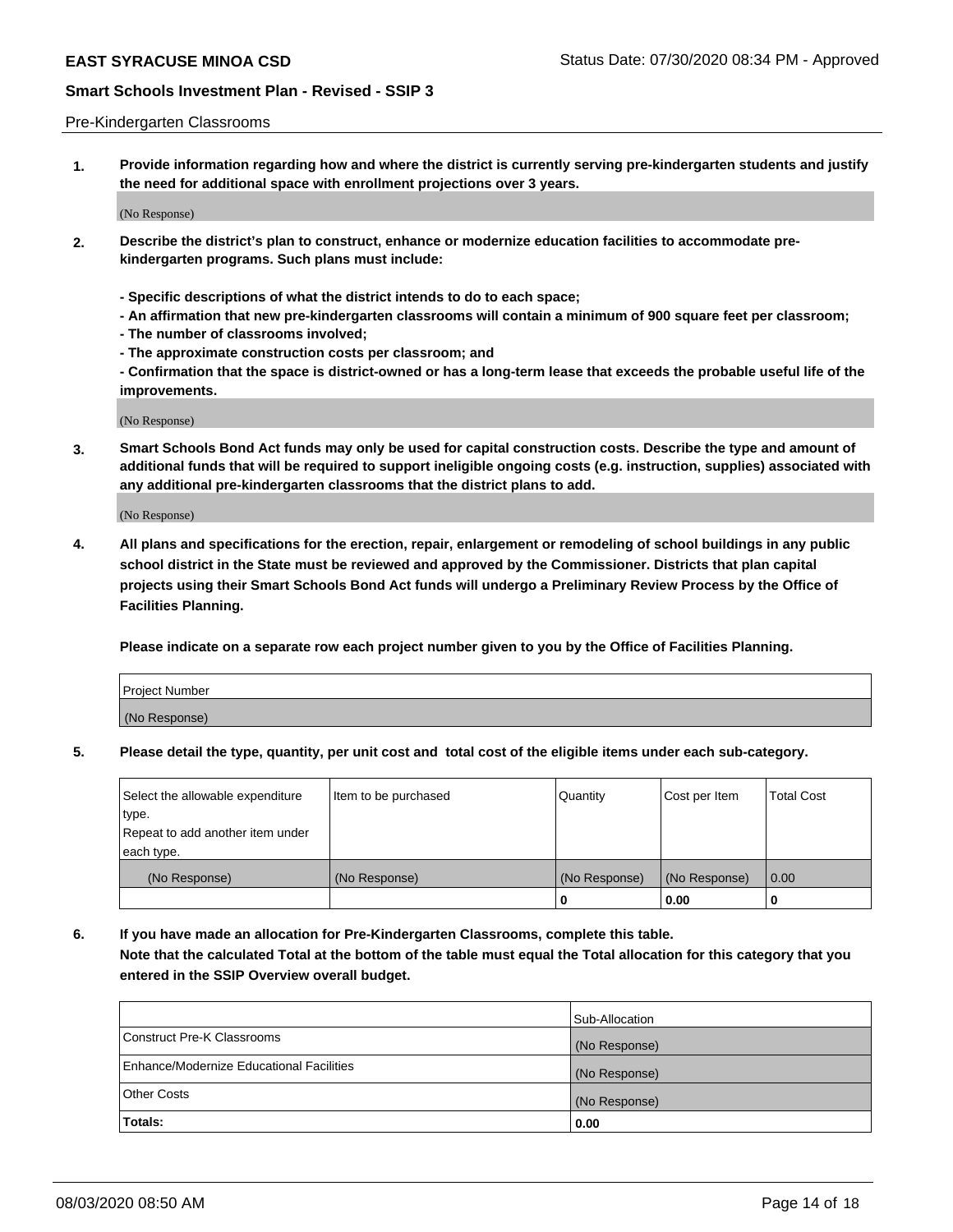Replace Transportable Classrooms

**1. Describe the district's plan to construct, enhance or modernize education facilities to provide high-quality instructional space by replacing transportable classrooms.**

(No Response)

**2. All plans and specifications for the erection, repair, enlargement or remodeling of school buildings in any public school district in the State must be reviewed and approved by the Commissioner. Districts that plan capital projects using their Smart Schools Bond Act funds will undergo a Preliminary Review Process by the Office of Facilities Planning.**

**Please indicate on a separate row each project number given to you by the Office of Facilities Planning.**

| Project Number |  |
|----------------|--|
|                |  |
|                |  |
|                |  |
| (No Response)  |  |
|                |  |
|                |  |

**3. For large projects that seek to blend Smart Schools Bond Act dollars with other funds, please note that Smart Schools Bond Act funds can be allocated on a pro rata basis depending on the number of new classrooms built that directly replace transportable classroom units.**

**If a district seeks to blend Smart Schools Bond Act dollars with other funds describe below what other funds are being used and what portion of the money will be Smart Schools Bond Act funds.**

(No Response)

**4. Please detail the type, quantity, per unit cost and total cost of the eligible items under each sub-category.**

| Select the allowable expenditure           | Item to be purchased | Quantity      | Cost per Item | <b>Total Cost</b> |
|--------------------------------------------|----------------------|---------------|---------------|-------------------|
| ∣type.<br>Repeat to add another item under |                      |               |               |                   |
| each type.                                 |                      |               |               |                   |
| (No Response)                              | (No Response)        | (No Response) | (No Response) | 0.00              |
|                                            |                      | 0             | 0.00          |                   |

**5. If you have made an allocation for Replace Transportable Classrooms, complete this table. Note that the calculated Total at the bottom of the table must equal the Total allocation for this category that you entered in the SSIP Overview overall budget.**

|                                                | Sub-Allocation |
|------------------------------------------------|----------------|
| Construct New Instructional Space              | (No Response)  |
| Enhance/Modernize Existing Instructional Space | (No Response)  |
| Other Costs                                    | (No Response)  |
| Totals:                                        | 0.00           |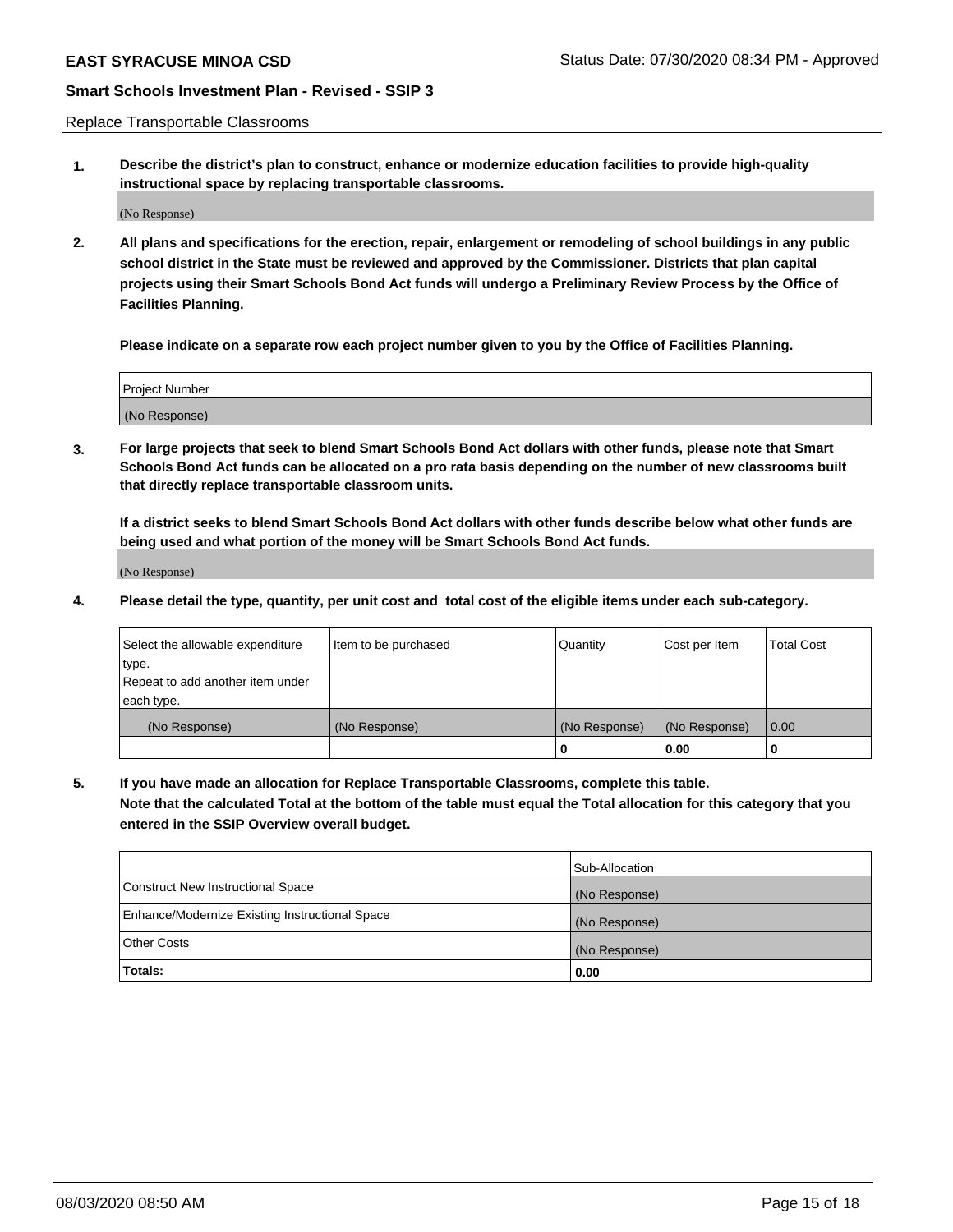High-Tech Security Features

**1. Describe how you intend to use Smart Schools Bond Act funds to install high-tech security features in school buildings and on school campuses.**

(No Response)

**2. All plans and specifications for the erection, repair, enlargement or remodeling of school buildings in any public school district in the State must be reviewed and approved by the Commissioner. Smart Schools plans with any expenditures in the High-Tech Security category require a project number from the Office of Facilities Planning. Districts must submit an SSBA LOI and receive project numbers prior to submitting the SSIP. As indicated on the LOI, some projects may be eligible for a streamlined review and will not require a building permit. Please indicate on a separate row each project number given to you by the Office of Facilities Planning.**

| <b>Project Number</b> |  |
|-----------------------|--|
|                       |  |
| (No Response)         |  |

- **3. Was your project deemed eligible for streamlined Review?**
	- Yes
	- $\hfill \square$  No
- **4. Include the name and license number of the architect or engineer of record.**

| <b>Name</b>   | License Number |
|---------------|----------------|
| (No Response) | (No Response)  |

**5. Please detail the type, quantity, per unit cost and total cost of the eligible items under each sub-category.**

| Select the allowable expenditure | Item to be purchased | Quantity      | Cost per Item | <b>Total Cost</b> |
|----------------------------------|----------------------|---------------|---------------|-------------------|
| 'type.                           |                      |               |               |                   |
| Repeat to add another item under |                      |               |               |                   |
| each type.                       |                      |               |               |                   |
| (No Response)                    | (No Response)        | (No Response) | (No Response) | 0.00              |
|                                  |                      | U             | 0.00          |                   |

**6. If you have made an allocation for High-Tech Security Features, complete this table.**

**Enter each Sub-category Public Allocation based on the the expenditures listed in Table #5.**

|                                                      | Sub-Allocation |
|------------------------------------------------------|----------------|
| Capital-Intensive Security Project (Standard Review) | (No Response)  |
| <b>Electronic Security System</b>                    | (No Response)  |
| <b>Entry Control System</b>                          | (No Response)  |
| Approved Door Hardening Project                      | (No Response)  |
| <b>Other Costs</b>                                   | (No Response)  |
| Totals:                                              | 0.00           |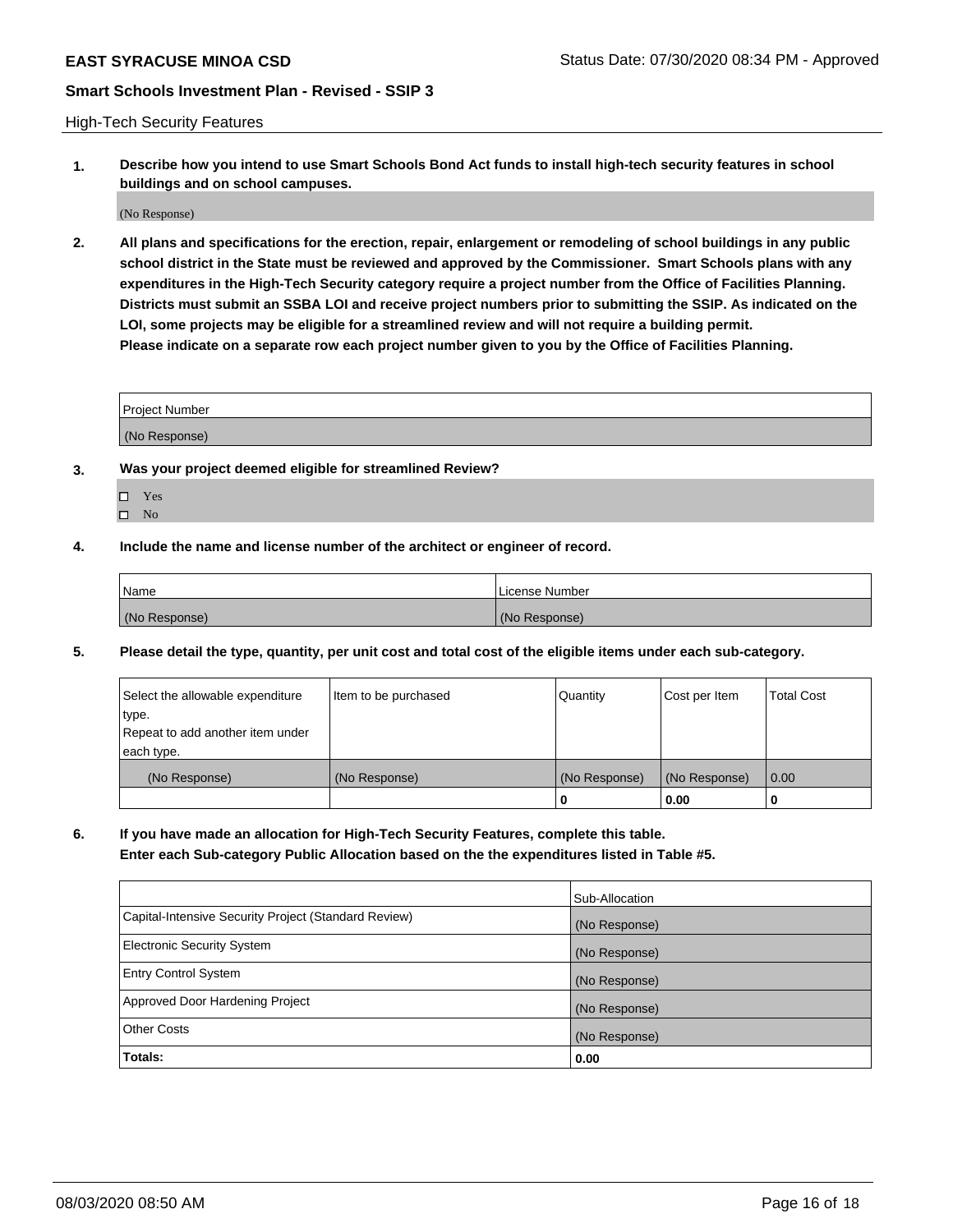Non-Public Schools

# **1. Describe your plan to utilize SSBA funds to purchase devices and loan to the nonpublic schools within your district. Please specify what devices have been requested by the nonpublic schools. If the nonpublic schools have not finalized requests, the district should provide the date nonpublic schools will submit the request by.**

This is our third Smart Schools plan. In plan number 1 we purchased and loaned Chromebooks to the two non public schools in our District. Both of these schools prefer to use the same equipment as we purchase, for consistency and repair capabilities. We plan to use the same strategy moving forward with this purchase plan. While June 1 is the formal date to file requests, we prefer to work with our

non public schools and we generally take their requests as they come in. **2. A final Smart Schools Investment Plan cannot be approved until school authorities have adopted regulations specifying the date by which requests from nonpublic schools for the purchase and loan of Smart Schools Bond**

**Act classroom technology must be received by the district.**

By checking this box, you certify that you have such a plan and associated regulations in place that have been made public.

# **2a. Please enter the date each year nonpublic schools must request loanable items from the school district. This date cannot be earlier than June 1 of the previous school year.**

June 1

# **3. Final 2014-15 BEDS Enrollment to calculate Nonpublic Sharing Requirement (no changes allowed.)**

|            | <b>Public Enrollment</b> | Nonpublic Enrollment | Total Enrollment | Nonpublic Percentage |
|------------|--------------------------|----------------------|------------------|----------------------|
| Enrollment | 3,241                    | 510                  | 3.751.00         | 13.60                |

# **4. Nonpublic Loan Calculator**

|                                              | Loanable     | Loanable   | Additional | Estimated | Previously | Cumulative | <b>Final Per</b> | <b>Final Total</b> |
|----------------------------------------------|--------------|------------|------------|-----------|------------|------------|------------------|--------------------|
|                                              |              |            |            |           |            |            |                  |                    |
|                                              | School       | Classroom  | Nonpublic  | Per Pupil | Approved   | Per Pupil  | Pupil Loan       | l Loan             |
|                                              | Connectivity | Technology | Loan       | Amount -  | Per Pupil  | ∣Loan      | . Amount -       | l Amount -         |
|                                              |              |            | (Optional) | This Plan | Amount(s)  | Amount     | This Plan        | <b>This Plan</b>   |
| Required Nonpublic<br>Loan                   | 0.00         | 872.609.70 |            | 250.00    | 158.00     | 250.00     | 92.00            | 46.920.00          |
| Final Adjusted Loan<br>- (If additional loan | 0.00         | 872.609.70 | (No        | 250.00    | 158.00     | 250.00     | 92.00            | 46,920.00          |
| funds)                                       |              |            | Response)  |           |            |            |                  |                    |

# **5. Nonpublic Share**

|                                          | Final Per Pupil Amount | Final Nonpublic Loan Amount |
|------------------------------------------|------------------------|-----------------------------|
| Pending and Previously<br>Approved Plans | 158.00                 | 80,580.00                   |
| This Plan                                | 92.00                  | 46.920.00                   |
| Total                                    | 250.00                 | 127,500.00                  |

#### **6. Distribution of Nonpublic Loan Amount by School**

| <b>Nonpublic School Name</b> | 2018-19 K-12 Enrollment | Special Ed School? If Yes, not eligible |
|------------------------------|-------------------------|-----------------------------------------|
| (No Response)                | (No Response)           | (No Response)                           |

# **7. Please detail the type, quantity and per unit cost of the eligible items under each sub-category.**